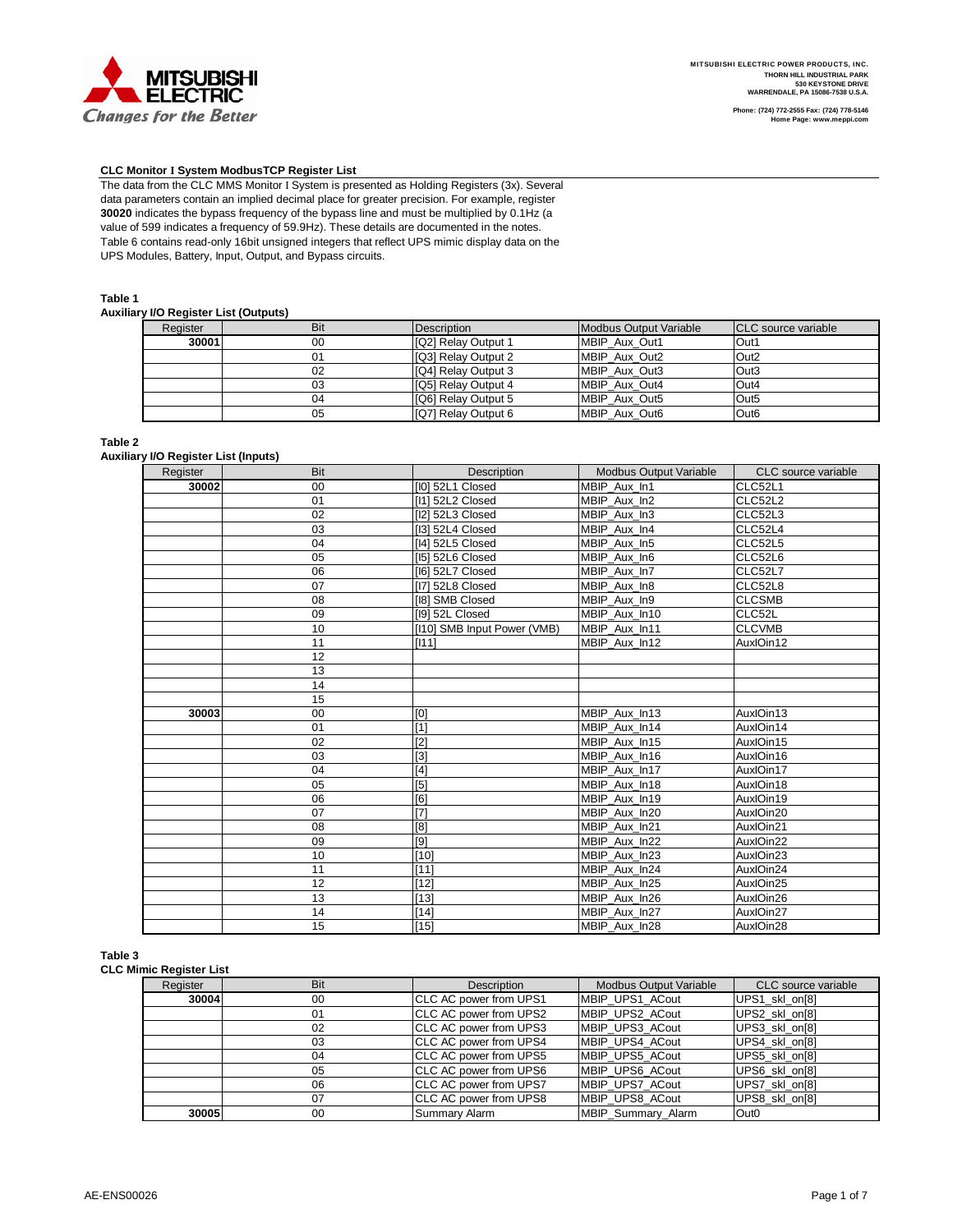

## **Table 4**

**CLC Parameter Register List**

| Register | Measurement                       | <b>Notes</b>              | <b>Modbus Output Variable</b> | CLC source variable         |
|----------|-----------------------------------|---------------------------|-------------------------------|-----------------------------|
|          | 30006 System KW Percentage        | x0.1%                     | MBIP_System_KW_Perc           | System Power percent        |
|          | 30007 System KW                   | <b>KW</b>                 | MBIP_System_KW                | System_Power_KW             |
|          | 30008 System AC Current           |                           | MBIP System Current           | System Current              |
|          | 30009 CLC UPS Module Capacity     | 2,3,4,5,6,7, or 8         | <b>MBIP UPS Quantity</b>      | <b>UPS Quantity</b>         |
|          | 30010 Modules' Individual UPS KVA | <b>KVA</b>                | <b>MBIP KVArating</b>         | KVArating                   |
|          |                                   |                           | MBIP_System_Output_Voltag     |                             |
|          | 30011 CLC Input Voltage           | <b>UPS Output Voltage</b> |                               | System Output Voltage       |
|          | 30012 CLC ID Label                | (80bit) 5x16bit           | MBIP CLC Name                 | CLCnameDis (80 bit) 5x16bit |
|          | 30013 CLC ID Label                |                           |                               | (80 bit) 5x16bit            |
|          | 30014 CLC ID Label                |                           |                               | (80 bit) 5x16bit            |
|          | 30015 CLC ID Label                |                           |                               | (80 bit) 5x16bit            |
|          | 30016 CLC ID Label                |                           |                               | (80 bit) 5x16bit            |

**Table 5**

**UPS Parameter Register List**

| Register | Measurement                                          | <b>Notes</b>     | <b>Modbus Output Variable</b>  | CLC source variable          |
|----------|------------------------------------------------------|------------------|--------------------------------|------------------------------|
|          | 30017 UPS1 Bypass Frequency                          | x0.1Hz           | MBIP_UPS1_FByp                 | UPS FByp[0]                  |
|          | 30018 UPS1 Bypass Voltage                            | x0.1V            | MBIP UPS1 VByp                 | UPS_VByp[0]                  |
|          | 30022 UPS1 Input Frequency                           | x0.1Hz           | MBIP_UPS1_Fin                  | UPS_Fin[0]                   |
|          | 30023 UPS1 Input Voltage                             | x0.1V            | MBIP_UPS1_Vin                  | UPS_Vin[0]                   |
|          | 30028 UPS1 Output Voltage AB                         | x0.1V            | MBIP UPS1 VoutAB               | UPS_VoutAB[0]                |
|          | 30029 UPS1 Output Voltage BC                         | x0.1V            | MBIP UPS1 VoutBC               | UPS VoutBC[0]                |
|          | 30030 UPS1 Output Voltage CA                         | x0.1V            | MBIP_UPS1_VoutCA               | UPS_VoutCA[0]                |
|          | 30031 UPS1 DC Voltage BP                             | x0.1V            | MBIP UPS1 VDC BP               |                              |
|          | 30032 UPS1 DC Voltage BN                             | x0.1V            | MBIP UPS1 VDC BN               |                              |
|          | 30034 UPS1 Output Frequency                          | x0.1Hz           | MBIP_UPS1_Fout                 | UPS_Fout[0]                  |
|          | 30035 UPS1 Output Voltage                            | x0.1 KW          | MBIP_UPS1_Vout                 | UPS VoutAB[0]                |
|          | 30036 UPS1 Power Factor                              | x0.01            | MBIP UPS1 pf                   | PowerFactor                  |
|          | 30037 UPS1 Output Current A                          | x0.1A            | MBIP UPS1 oi a a               | oi_a_a[0]                    |
|          | 30038 UPS1 Output Current B                          | x0.1A            | MBIP_UPS1_oi_b_a               | oi_b_a[0]                    |
|          | 30039 UPS1 Output Current C                          | x0.1A            | MBIP UPS1 oi c a               | $oi_c_a[0]$                  |
|          | 30040 UPS1 Output Current N                          | x0.1A            | MBIP UPS1 oi n a               | $oi_n_a[0]$                  |
|          | 30041 UPS1 Output Current Percentage A               | x0.1%            | MBIP_UPS1_loutAr               | UPS_loutAr[0]                |
|          | 30042 UPS1 Output Current Percentage B               | x0.1%            | MBIP UPS1 loutBr               | UPS_loutBr[0]                |
|          | 30043 UPS1 Output Current Percentage C               | x0.1%            | MBIP UPS1 loutCr               | UPS loutCr[0]                |
|          | 30045 UPS1 Output KW                                 | x0.1 KW          | MBIP_UPS1_op_kw                | op_kw[0]                     |
|          | 30046 UPS1 Output Power Percentage                   | x0.1%            | MBIP_UPS1_op_kw_perc           | op_kw_percent[0]             |
|          | 30047 UPS1 DC capacitor voltage                      | x0.1V            | MBIP_UPS1_DC_Vcap              | LS_L_Vdc                     |
|          | 30048 UPS1 Battery Voltage                           | x0.1V            | MBIP_UPS1_Vbatt                | UPS_Vbatt[0]                 |
|          | 30049 UPS1 Battery Current                           | x0.1A            | MBIP_UPS1_lbatt                | UPS_Ibatt[0]                 |
|          | 30050 UPS1 Battery Remain Percentage                 | x0.1%            | MBIP UPS1 EBC                  | UPS EBCI01                   |
|          | 30051 UPS1 Battery Runtime min                       | Minutes          | MBIP_UPS1_Batt_Op_Min          | UPS_Batt_Op_Min[0]           |
|          | 30056 UPS1 Current Fault Count                       |                  | MBIP UPS1 FC                   | LS Fcount                    |
|          | 30057 UPS1 KVA Rating                                | <b>KVA</b>       | MBIP_UPS1_KVA                  | LS_Setup[56]                 |
|          | 30060 UPS2 Bypass Frequency                          | x0.1Hz           | MBIP_UPS2_FByp                 | UPS_FByp[1]                  |
|          | 30061 UPS2 Bypass Voltage                            | x0.1V            | MBIP_UPS2_VByp                 | UPS_VByp[1]                  |
|          | 30065 UPS2 Input Frequency                           | $x0.1$ Hz        | MBIP_UPS2_Fin                  | UPS_Fin[1]                   |
|          | 30066 UPS2 Input Voltage                             | x0.1V            | MBIP UPS2 Vin                  | UPS_Vin[1]                   |
|          | 30071 UPS2 Output Voltage AB                         | x0.1V            | MBIP UPS2 VoutAB               | UPS_VoutAB[1]                |
|          | 30072 UPS2 Output Voltage BC                         | x0.1V            | MBIP UPS2 VoutBC               | UPS_VoutBC[1]                |
|          | 30073 UPS2 Output Voltage CA                         | x0.1V            | MBIP_UPS2_VoutCA               | UPS_VoutCA[1]                |
|          | 30074 UPS2 DC Voltage BP                             | x0.1V            | MBIP UPS2 VDC BP               |                              |
|          | 30075 UPS2 DC Voltage BN                             | x0.1V<br>x0.1Hz  | MBIP UPS2 VDC BN               |                              |
|          | 30077 UPS2 Output Frequency                          |                  | MBIP_UPS2_Fout                 | UPS_Fout[1]<br>UPS_VoutAB[1] |
|          | 30078 UPS2 Output Voltage<br>30079 UPS2 Power Factor | x0.1 KW<br>x0.01 | MBIP_UPS2_Vout<br>MBIP UPS2 pf | PowerFactor                  |
|          | 30080 UPS2 Output Current A                          | x0.1A            | MBIP UPS2 oi a a               |                              |
|          | 30081 UPS2 Output Current B                          | x0.1A            | MBIP_UPS2_oi_b_a               | $oi_a_a[1]$                  |
|          | 30082 UPS2 Output Current C                          | x0.1A            | MBIP UPS2 oi c a               | oi_b_a[1]                    |
|          | 30083 UPS2 Output Current N                          | x0.1A            | MBIP UPS2 oi n a               | $oi_c_a[1]$<br>oi_n_a[1]     |
|          | 30084 UPS2 Output Current Percentage A               | x0.1%            | MBIP_UPS2_loutAr               | UPS_loutAr[1]                |
|          | 30085 UPS2 Output Current Percentage B               | x0.1%            | MBIP_UPS2_loutBr               | UPS_loutBr[1]                |
|          | 30086 UPS2 Output Current Percentage C               | x0.1%            | MBIP UPS2 loutCr               | UPS loutCr[1]                |
|          | 30088 UPS2 Output KW                                 | x0.1 KW          | MBIP UPS2 op kw                | UPS kw[1]                    |
|          | 30089 UPS2 Output Power Percentage                   | x0.1%            | MBIP_UPS2_op_kw_perc           | UPS_kw_percent[1]            |
|          | 30090 UPS2 DC capacitor voltage                      | x0.1V            | MBIP UPS2 DC Vcap              | LS L Vdc                     |
|          | 30091 UPS2 Battery Voltage                           | x0.1V            | MBIP_UPS2_Vbatt                | UPS_Vbatt[1]                 |
|          |                                                      |                  |                                |                              |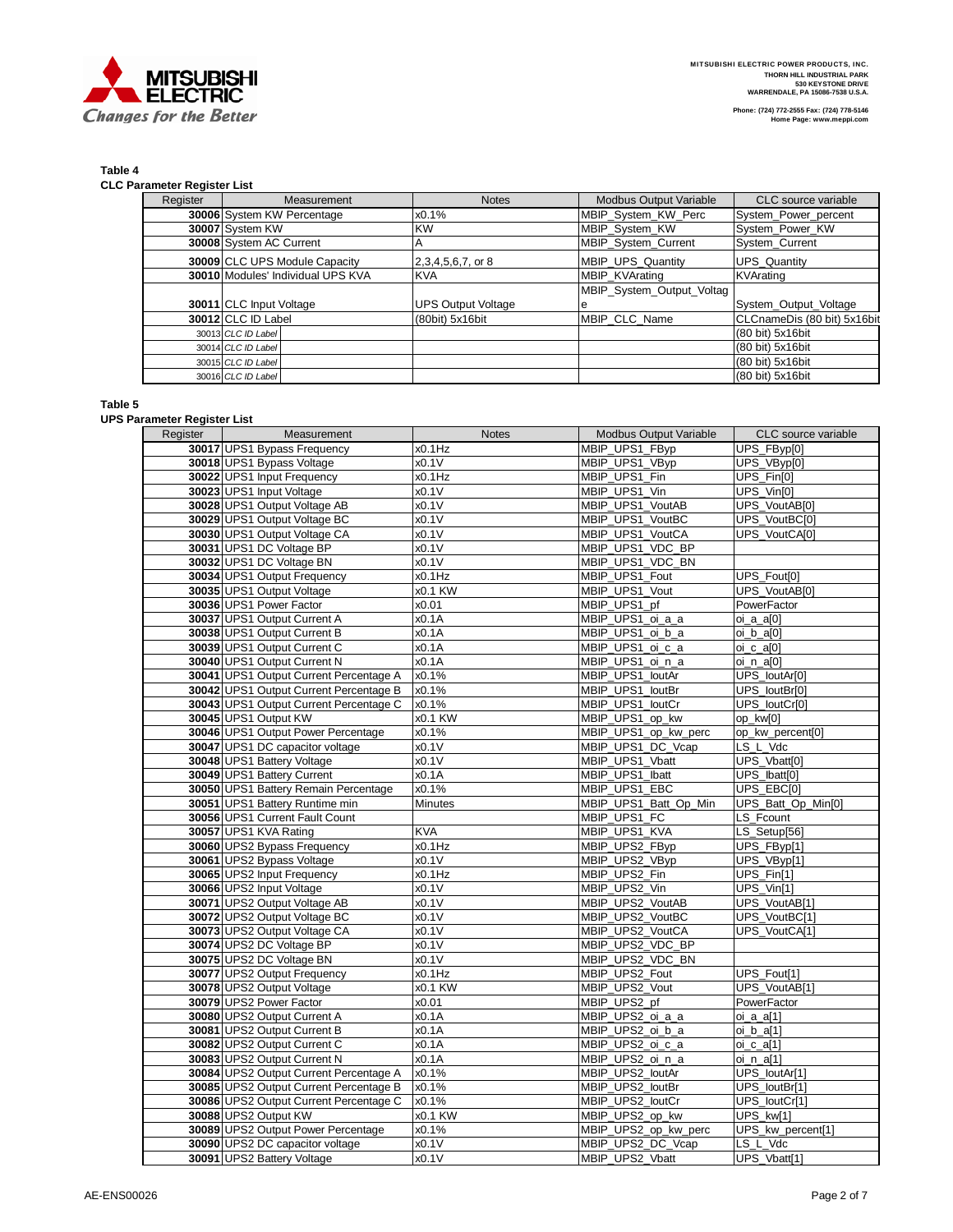

.

| 30092 UPS2 Battery Current                              | x0.1A           | MBIP_UPS2_Ibatt                    | UPS Ibatt[1]                              |
|---------------------------------------------------------|-----------------|------------------------------------|-------------------------------------------|
| 30093 UPS2 Battery Remain Percentage                    | x0.1%           | MBIP_UPS2_EBC                      | UPS_EBC[1]                                |
| 30094 UPS2 Battery Runtime min                          | Minutes         | MBIP_UPS2_Batt_Op_Min              | UPS_Batt_Op_Min[1]                        |
| 30099 UPS2 Current Fault Count                          |                 | MBIP_UPS2_FC                       | LS_Fcount                                 |
| 30100 UPS2 KVA Rating                                   | <b>KVA</b>      | MBIP_UPS2_KVA                      | LS_Setup[56]                              |
| 30103 UPS3 Bypass Frequency                             | x0.1Hz          | MBIP_UPS3_FByp                     | UPS_FByp[2]                               |
| 30104 UPS3 Bypass Voltage                               | x0.1V           | MBIP_UPS3_VByp                     | UPS_VByp[2]                               |
|                                                         |                 |                                    |                                           |
| 30108 UPS3 Input Frequency                              | x0.1Hz          | MBIP UPS3 Fin                      | UPS_Fin[2]                                |
| 30109 UPS3 Input Voltage                                | x0.1V           | MBIP UPS3 Vin                      | UPS Vin[2]                                |
| 30114 UPS3 Output Voltage AB                            | x0.1V           | MBIP_UPS3_VoutAB                   | UPS_VoutAB[2]                             |
| 30115 UPS3 Output Voltage BC                            | x0.1V           | MBIP UPS3 VoutBC                   | UPS_VoutBC[2]                             |
| 30116 UPS3 Output Voltage CA                            | x0.1V           | MBIP_UPS3_VoutCA                   | UPS VoutCA[2]                             |
| 30117 UPS3 DC Voltage BP                                | x0.1V           | MBIP UPS3 VDC BP                   |                                           |
| 30118 UPS3 DC Voltage BN                                | x0.1V           | MBIP_UPS3_VDC_BN                   |                                           |
| 30120 UPS3 Output Frequency                             | x0.1Hz          | MBIP_UPS3_Fout                     | UPS_Fout[2]                               |
| 30121 UPS3 Output Voltage                               | x0.1 KW         | MBIP_UPS3_Vout                     | UPS_VoutAB[2]                             |
| 30122 UPS3 Power Factor                                 | x0.01           | MBIP_UPS3_pf                       | PowerFactor                               |
|                                                         |                 |                                    |                                           |
| 30123 UPS3 Output Current A                             | x0.1A           | MBIP_UPS3_oi_a_a                   | oi_a_a[2]                                 |
| 30124 UPS3 Output Current B                             | x0.1A           | MBIP_UPS3_oi_b_a                   | oi_b_a[2]                                 |
| 30125 UPS3 Output Current C                             | x0.1A           | MBIP_UPS3_oi_c_a                   | $oi_c_a[2]$                               |
| 30126 UPS3 Output Current N                             | x0.1A           | MBIP_UPS3_oi_n_a                   | $oi_n_a[2]$                               |
| 30127 UPS3 Output Current Percentage A                  | x0.1%           | MBIP_UPS3_loutAr                   | UPS_loutAr[2]                             |
| 30128 UPS3 Output Current Percentage B                  | x0.1%           | MBIP_UPS3_loutBr                   | UPS loutBr[2]                             |
| 30129 UPS3 Output Current Percentage C                  | x0.1%           | MBIP_UPS3_loutCr                   | UPS_loutCr[2]                             |
| 30131 UPS3 Output KW                                    | x0.1 KW         | MBIP_UPS3_op_kw                    | UPS_kw[2]                                 |
| 30132 UPS3 Output Power Percentage                      | x0.1%           | MBIP UPS3 op kw perc               | UPS_kw_percent[2]                         |
| 30133 UPS3 DC capacitor voltage                         |                 |                                    |                                           |
|                                                         | x0.1V           | MBIP_UPS3_DC_Vcap                  | LS_L_Vdc                                  |
| 30134 UPS3 Battery Voltage                              | x0.1V           | MBIP_UPS3_Vbatt                    | UPS_Vbatt[2]                              |
| 30135 UPS3 Battery Current                              | x0.1A           | MBIP UPS3 Ibatt                    | UPS_Ibatt[2]                              |
| 30136 UPS3 Battery Remain Percentage                    | x0.1%           | MBIP UPS3 EBC                      | UPS_EBC[2]                                |
| 30137 UPS3 Battery Runtime min                          | Minutes         | MBIP_UPS3_Batt_Op_Min              | UPS_Batt_Op_Min[2]                        |
| 30142 UPS3 Current Fault Count                          |                 | MBIP_UPS3_FC                       | LS_Fcount                                 |
| 30143 UPS3 KVA Rating                                   | <b>KVA</b>      | MBIP UPS3 KVA                      | LS_Setup[56]                              |
| 30146 UPS4 Bypass Frequency                             | x0.1Hz          | MBIP_UPS4_FByp                     | UPS_FByp[3]                               |
| 30147 UPS4 Bypass Voltage                               | x0.1V           | MBIP_UPS4_VByp                     | UPS_VByp[3]                               |
| 30151 UPS4 Input Frequency                              | x0.1Hz          | MBIP_UPS4_Fin                      | $\overline{UPS_F}$ in[3]                  |
|                                                         |                 |                                    | $\overline{UPS_{N}}$ $\overline{V}$ in[3] |
| 30152 UPS4 Input Voltage                                | x0.1V           | MBIP_UPS4_Vin                      |                                           |
| 30157 UPS4 Output Voltage AB                            | x0.1V           | MBIP_UPS4_VoutAB                   | UPS_VoutAB[3]                             |
| 30158 UPS4 Output Voltage BC                            | x0.1V           | MBIP_UPS4_VoutBC                   | UPS_VoutBC[3]                             |
| 30159 UPS4 Output Voltage CA                            | x0.1V           | MBIP UPS4 VoutCA                   | UPS_VoutCA[3]                             |
| 30160 UPS4 DC Voltage BP                                | x0.1V           | MBIP_UPS4_VDC_BP                   |                                           |
| 30161 UPS4 DC Voltage BN                                | x0.1V           | MBIP_UPS4_VDC_BN                   |                                           |
| 30163 UPS4 Output Frequency                             | x0.1Hz          | MBIP UPS4 Fout                     | UPS_Fout[3]                               |
| 30164 UPS4 Output Voltage                               | x0.1 KW         | MBIP_UPS4_Vout                     | UPS VoutAB[3]                             |
|                                                         |                 |                                    |                                           |
|                                                         |                 |                                    |                                           |
| 30165 UPS4 Power Factor                                 | x0.01           | MBIP UPS4 pf                       | PowerFactor                               |
| 30166 UPS4 Output Current A                             | x0.1A           | MBIP_UPS4_oi_a_a                   | oi_a_a[3]                                 |
| 30167 UPS4 Output Current B                             | x0.1A           | MBIP_UPS4_oi_b_a                   | oi_b_a[3]                                 |
| 30168 UPS4 Output Current C                             | x0.1A           | MBIP_UPS4_oi_c_a                   | $oi_c_a[3]$                               |
| 30169 UPS4 Output Current N                             | x0.1A           | MBIP UPS4 oi n a                   | oi_n_a[3]                                 |
| 30170 UPS4 Output Current Percentage A                  | x0.1%           | MBIP_UPS4_loutAr                   | UPS_loutAr[3]                             |
| 30171 UPS4 Output Current Percentage B                  | x0.1%           | MBIP UPS4 loutBr                   | UPS_loutBr[3]                             |
| 30172 UPS4 Output Current Percentage C                  | x0.1%           | MBIP_UPS4_loutCr                   | UPS_loutCr[3]                             |
| 30174 UPS4 Output KW                                    | x0.1 KW         | MBIP UPS4 op kw                    | UPS_kw[3]                                 |
| 30175 UPS4 Output Power Percentage                      | x0.1%           | MBIP_UPS4_op_kw_perc               | UPS_kw_percent[3]                         |
| 30176 UPS4 DC capacitor voltage                         | x0.1V           |                                    | LS L Vdc                                  |
|                                                         |                 | MBIP_UPS4_DC_Vcap                  |                                           |
| 30177 UPS4 Battery Voltage                              | x0.1V           | MBIP UPS4 Vbatt                    | UPS_Vbatt[3]                              |
| 30178 UPS4 Battery Current                              | x0.1A           | MBIP_UPS4_Ibatt                    | UPS_Ibatt[3]                              |
| 30179 UPS4 Battery Remain Percentage                    | x0.1%           | MBIP_UPS4_EBC                      | UPS_EBC[3]                                |
| 30180 UPS4 Battery Runtime min                          | Minutes         | MBIP_UPS4_Batt_Op_Min              | UPS_Batt_Op_Min[3]                        |
| 30185 UPS4 Current Fault Count                          |                 | MBIP UPS4 FC                       | LS_Fcount                                 |
| 30186 UPS4 KVA Rating                                   | KVA             | MBIP UPS4 KVA                      | LS_Setup[56]                              |
| 30189 UPS5 Bypass Frequency                             | x0.1Hz          | MBIP UPS5 FByp                     | UPS FByp[4]                               |
| 30190 UPS5 Bypass Voltage                               | x0.1V           | MBIP_UPS5_VByp                     | UPS_VByp[4]                               |
|                                                         |                 |                                    |                                           |
| 30194 UPS5 Input Frequency                              | x0.1Hz          | MBIP UPS5 Fin                      | UPS_Fin[4]                                |
| 30195 UPS5 Input Voltage                                | x0.1V           | MBIP_UPS5_Vin                      | UPS_Vin[4]                                |
| 30200 UPS5 Output Voltage AB                            | x0.1V           | MBIP_UPS5_VoutAB                   | UPS_VoutAB[4]                             |
| 30201 UPS5 Output Voltage BC                            | x0.1V           | MBIP UPS5 VoutBC                   | UPS_VoutBC[4]                             |
| 30202 UPS5 Output Voltage CA                            | x0.1V           | MBIP_UPS5_VoutCA                   | UPS_VoutCA[4]                             |
| 30203 UPS5 DC Voltage BP                                | x0.1V           | MBIP_UPS5_VDC_BP                   |                                           |
| 30204 UPS5 DC Voltage BN<br>30206 UPS5 Output Frequency | x0.1V<br>x0.1Hz | MBIP_UPS5_VDC_BN<br>MBIP_UPS5_Fout | UPS_Fout[4]                               |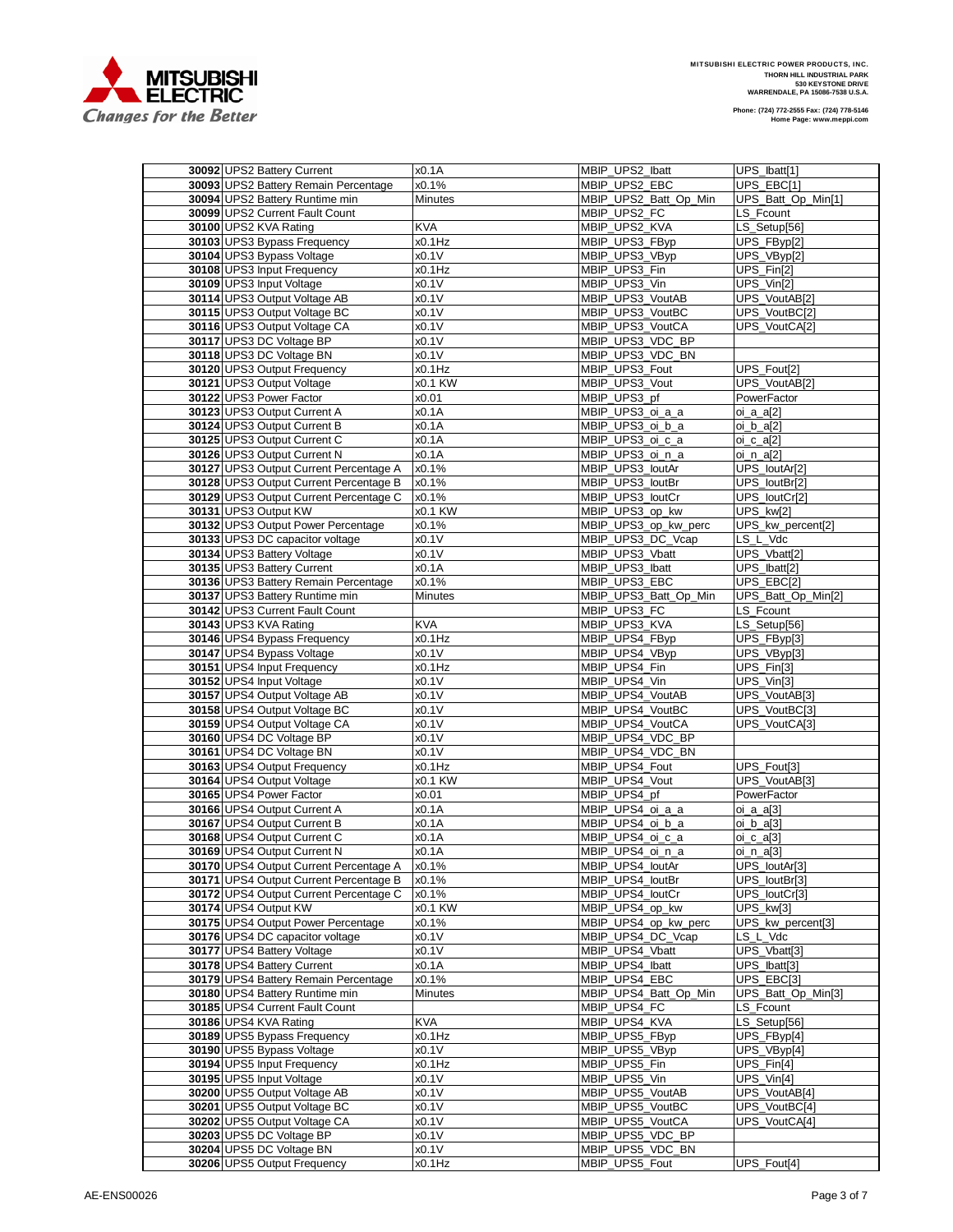

.

| 30207 UPS5 Output Voltage                                          | x0.1 KW        | MBIP_UPS5_Vout                       | UPS VoutAB[4]               |
|--------------------------------------------------------------------|----------------|--------------------------------------|-----------------------------|
| 30208 UPS5 Power Factor                                            | x0.01          | MBIP_UPS5_pf                         | PowerFactor                 |
| 30209 UPS5 Output Current A                                        | x0.1A          | MBIP_UPS5_oi_a_a                     | oi_a_a[4]                   |
| 30210 UPS5 Output Current B                                        | x0.1A          | MBIP_UPS5_oi_b_a                     | oi_b_a[4]                   |
| 30211 UPS5 Output Current C                                        | x0.1A          | MBIP_UPS5_oi_c_a                     | oi_c_a[4]                   |
| 30212 UPS5 Output Current N                                        | x0.1A          | MBIP_UPS5_oi_n_a                     | oi_n_a[4]                   |
| 30213 UPS5 Output Current Percentage A                             | x0.1%          | MBIP_UPS5_loutAr                     | UPS_loutAr[4]               |
| 30214 UPS5 Output Current Percentage B                             | x0.1%          | MBIP_UPS5_loutBr                     | UPS_loutBr[4]               |
| 30215 UPS5 Output Current Percentage C                             | x0.1%          | MBIP_UPS5_loutCr                     | UPS_loutCr[4]               |
| 30217 UPS5 Output KW                                               | x0.1 KW        | MBIP_UPS5_op_kw                      | UPS_kw[4]                   |
| 30218 UPS5 Output Power Percentage                                 |                | MBIP_UPS5_op_kw_perc                 |                             |
|                                                                    | x0.1%          |                                      | UPS_kw_percent[4]           |
| 30219 UPS5 DC capacitor voltage                                    | x0.1V          | MBIP UPS5 DC Vcap                    | LS L Vdc                    |
| 30220 UPS5 Battery Voltage                                         | x0.1V          | MBIP_UPS5_Vbatt                      | UPS_Vbatt[4]                |
| 30221 UPS5 Battery Current                                         | x0.1A          | MBIP UPS5 Ibatt                      | UPS_Ibatt[4]                |
| 30222 UPS5 Battery Remain Percentage                               | x0.1%          | MBIP_UPS5_EBC                        | $UPS$ $EBC[4]$              |
| 30223 UPS5 Battery Runtime min                                     | <b>Minutes</b> | MBIP UPS5 Batt Op Min                | UPS_Batt_Op_Min[4]          |
| 30228 UPS5 Current Fault Count                                     |                | MBIP_UPS5_FC                         | LS Fcount                   |
| 30229 UPS5 KVA Rating                                              | <b>KVA</b>     | MBIP_UPS5_KVA                        | LS_Setup[56]                |
| 30232 UPS6 Bypass Frequency                                        | x0.1Hz         | MBIP_UPS6_FByp                       | UPS_FByp[5]                 |
| 30233 UPS6 Bypass Voltage                                          | x0.1V          | MBIP_UPS6_VByp                       | UPS_VByp[5]                 |
| 30237 UPS6 Input Frequency                                         | x0.1Hz         | MBIP_UPS6_Fin                        | $\overline{UPS_F}$ in[5]    |
| 30238 UPS6 Input Voltage                                           | x0.1V          | MBIP_UPS6_Vin                        | $UPS_V$ in[5]               |
| 30243 UPS6 Output Voltage AB                                       | x0.1V          | MBIP UPS6 VoutAB                     | UPS_VoutAB[5]               |
| 30244 UPS6 Output Voltage BC                                       | x0.1V          | MBIP_UPS6_VoutBC                     | UPS_VoutBC[5]               |
| 30245 UPS6 Output Voltage CA                                       | x0.1V          | MBIP_UPS6_VoutCA                     | <b>UPS VoutCA[5]</b>        |
|                                                                    |                |                                      |                             |
| 30246 UPS6 DC Voltage BP                                           | x0.1V          | MBIP_UPS6_VDC_BP<br>MBIP_UPS6_VDC_BN |                             |
| 30247 UPS6 DC Voltage BN                                           | x0.1V          |                                      |                             |
| 30249 UPS6 Output Frequency                                        | x0.1Hz         | MBIP UPS6 Fout                       | UPS_Fout[5]                 |
| 30250 UPS6 Output Voltage                                          | x0.1 KW        | MBIP_UPS6_Vout                       | UPS_VoutAB[5]               |
| 30251 UPS6 Power Factor                                            | x0.01          | MBIP_UPS6_pf                         | PowerFactor                 |
| 30252 UPS6 Output Current A                                        | x0.1A          | MBIP_UPS6_oi_a_a                     | oi_a_a[5]                   |
| 30253 UPS6 Output Current B                                        | x0.1A          | MBIP_UPS6_oi_b_a                     | oi_b_a[5]                   |
| 30254 UPS6 Output Current C                                        | x0.1A          | MBIP_UPS6_oi_c_a                     | oi_c_a[5]                   |
| 30255 UPS6 Output Current N                                        | x0.1A          | MBIP_UPS6_oi_n_a                     | oi_n_a[5]                   |
| 30256 UPS6 Output Current Percentage A                             | x0.1%          | MBIP_UPS6_loutAr                     | UPS_loutAr[5]               |
| 30257 UPS6 Output Current Percentage B                             | x0.1%          | MBIP_UPS6_loutBr                     | UPS_loutBr[5]               |
| 30258 UPS6 Output Current Percentage C                             | x0.1%          | MBIP_UPS6_loutCr                     | UPS_loutCr[5]               |
| 30260 UPS6 Output KW                                               | x0.1 KW        | MBIP_UPS6_op_kw                      | $\overline{UPS_{k}}$ [5]    |
| 30261 UPS6 Output Power Percentage                                 | x0.1%          | MBIP_UPS6_op_kw_perc                 | UPS_kw_percent[5]           |
| 30262 UPS6 DC capacitor voltage                                    | x0.1V          | MBIP_UPS6_DC_Vcap                    | LS L Vdc                    |
| 30263 UPS6 Battery Voltage                                         | x0.1V          | MBIP_UPS6_Vbatt                      | UPS_Vbatt[5]                |
| 30264 UPS6 Battery Current                                         | x0.1A          | MBIP_UPS6_Ibatt                      | UPS_lbatt[5]                |
| 30265 UPS6 Battery Remain Percentage                               |                |                                      |                             |
|                                                                    | x0.1%          | MBIP_UPS6_EBC                        | UPS EBC[5]                  |
|                                                                    |                |                                      |                             |
| 30266 UPS6 Battery Runtime min                                     | Minutes        | MBIP_UPS6_Batt_Op_Min                | UPS_Batt_Op_Min[5]          |
| 30271 UPS6 Current Fault Count                                     |                | MBIP UPS6 FC                         | LS_Fcount                   |
| 30272 UPS6 KVA Rating                                              | <b>KVA</b>     | MBIP_UPS6_KVA                        | LS_Setup[56]                |
| 30275 UPS7 Bypass Frequency                                        | x0.1Hz         | MBIP_UPS7_FByp                       | UPS_FByp[6]                 |
| 30276 UPS7 Bypass Voltage                                          | x0.1V          | MBIP_UPS7_VByp                       | UPS_VByp[6]                 |
| 30280 UPS7 Input Frequency                                         | x0.1Hz         | MBIP UPS7 Fin                        | UPS_Fin[6]                  |
| 30281 UPS7 Input Voltage                                           | x0.1V          | MBIP_UPS7_Vin                        | UPS_Vin[6]                  |
| 30286 UPS7 Output Voltage AB                                       | x0.1V          | MBIP UPS7 VoutAB                     | UPS VoutAB[6]               |
| 30287 UPS7 Output Voltage BC                                       | x0.1V          | MBIP UPS7 VoutBC                     | UPS_VoutBC[6]               |
| 30288 UPS7 Output Voltage CA                                       | x0.1V          | MBIP_UPS7_VoutCA                     | UPS_VoutCA[6]               |
| 30289 UPS7 DC Voltage BP                                           | x0.1V          | MBIP_UPS7_VDC_BP                     |                             |
| 30290 UPS7 DC Voltage BN                                           | x0.1V          | MBIP_UPS7_VDC_BN                     |                             |
| 30292 UPS7 Output Frequency                                        | x0.1Hz         | MBIP UPS7 Fout                       | UPS_Fout[6]                 |
|                                                                    | x0.1 KW        |                                      | UPS VoutAB[6]               |
| 30293 UPS7 Output Voltage                                          |                | MBIP_UPS7_Vout                       |                             |
| 30294 UPS7 Power Factor                                            | x0.01          | MBIP_UPS7_pf                         | PowerFactor                 |
| 30295 UPS7 Output Current A                                        | x0.1A          | MBIP UPS7 oi a a                     | oi_a_a[6]                   |
| 30296 UPS7 Output Current B                                        | x0.1A          | MBIP_UPS7_oi_b_a                     | oi_b_a[6]                   |
| 30297 UPS7 Output Current C                                        | x0.1A          | MBIP UPS7 oi c a                     | $\overline{oi}$ _ $c$ _a[6] |
| 30298 UPS7 Output Current N                                        | x0.1A          | MBIP_UPS7_oi_n_a                     | oi_n_a[6]                   |
| 30299 UPS7 Output Current Percentage A                             | x0.1%          | MBIP_UPS7_loutAr                     | UPS_loutAr[6]               |
| 30300 UPS7 Output Current Percentage B                             | x0.1%          | MBIP UPS7 loutBr                     | UPS_loutBr[6]               |
| 30301 UPS7 Output Current Percentage C                             | x0.1%          | MBIP_UPS7_loutCr                     | UPS_loutCr[6]               |
| 30303 UPS7 Output KW                                               | x0.1 KW        | MBIP_UPS7_op_kw                      | UPS_kw[6]                   |
| 30304 UPS7 Output Power Percentage                                 | x0.1%          | MBIP_UPS7_op_kw_perc                 | UPS_kw_percent[6]           |
| 30305 UPS7 DC capacitor voltage                                    | x0.1V          | MBIP_UPS7_DC_Vcap                    | LS L Vdc                    |
| 30306 UPS7 Battery Voltage                                         | x0.1V          | MBIP_UPS7_Vbatt                      | UPS_Vbatt[6]                |
| 30307 UPS7 Battery Current<br>30308 UPS7 Battery Remain Percentage | x0.1A<br>x0.1% | MBIP_UPS7_lbatt<br>MBIP_UPS7_EBC     | UPS Ibatt[6]<br>UPS_EBC[6]  |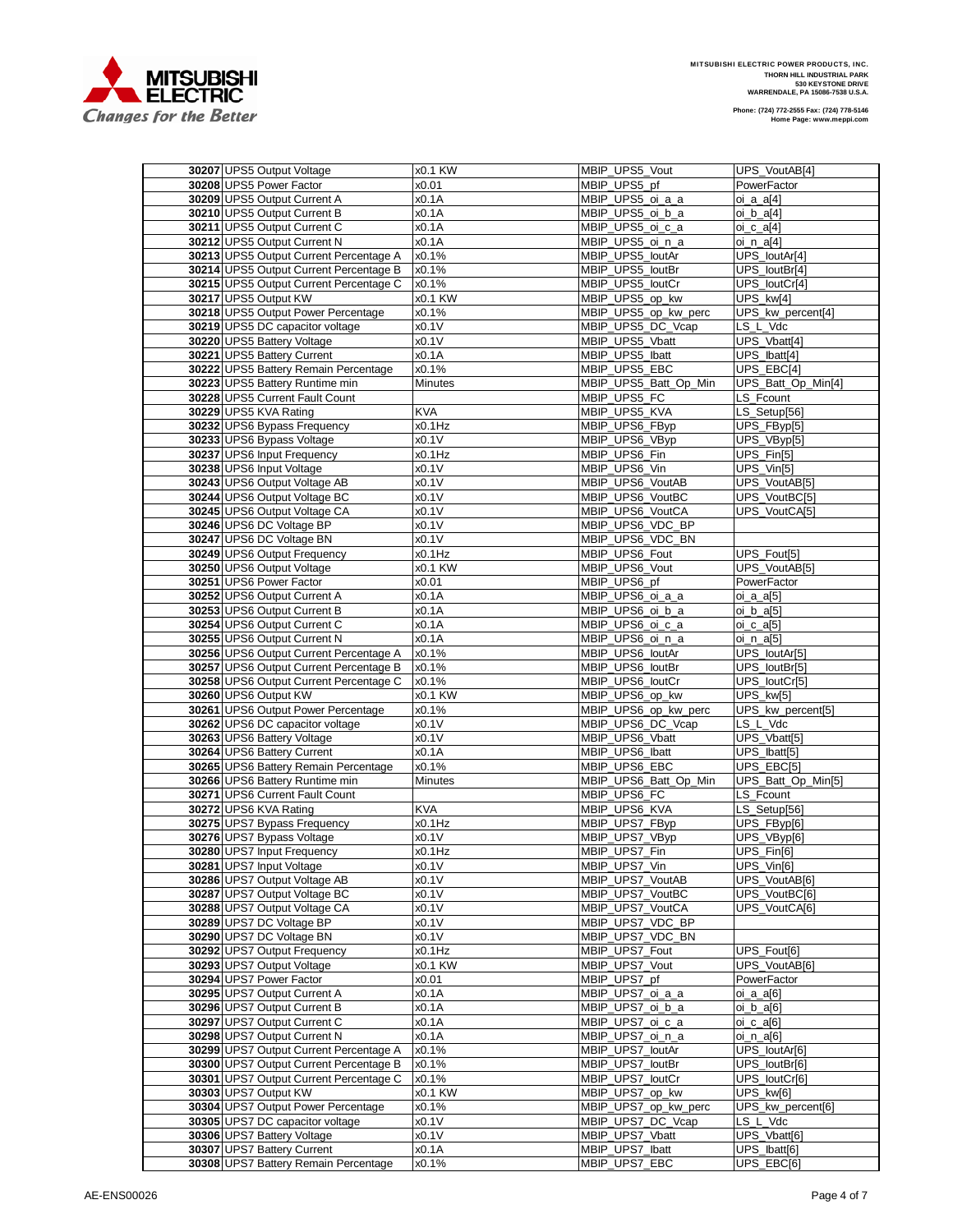

| 30309 UPS7 Battery Runtime min         | <b>Minutes</b> | MBIP_UPS7_Batt_Op_Min | UPS_Batt_Op_Min[6] |
|----------------------------------------|----------------|-----------------------|--------------------|
| 30314 UPS7 Current Fault Count         |                | MBIP UPS7 FC          | LS Fcount          |
| 30315 UPS7 KVA Rating                  | <b>KVA</b>     | MBIP UPS7 KVA         | LS_Setup[56]       |
| 30318 UPS8 Bypass Frequency            | x0.1Hz         | MBIP_UPS8_FByp        | UPS_FByp[7]        |
| 30319 UPS8 Bypass Voltage              | x0.1V          | MBIP UPS8 VByp        | UPS_VByp[7]        |
| 30323 UPS8 Input Frequency             | x0.1Hz         | MBIP UPS8 Fin         | UPS Fin[7]         |
| 30324 UPS8 Input Voltage               | x0.1V          | MBIP UPS8 Vin         | UPS_Vin[7]         |
| 30329 UPS8 Output Voltage AB           | x0.1V          | MBIP UPS8 VoutAB      | UPS_VoutAB[7]      |
| 30330 UPS8 Output Voltage BC           | x0.1V          | MBIP UPS8 VoutBC      | UPS_VoutBC[7]      |
| 30331 UPS8 Output Voltage CA           | x0.1V          | MBIP UPS8 VoutCA      | UPS_VoutCA[7]      |
| 30332 UPS8 DC Voltage BP               | x0.1V          | MBIP UPS8 VDC BP      |                    |
| 30333 UPS8 DC Voltage BN               | x0.1V          | MBIP_UPS8_VDC_BN      |                    |
| 30335 UPS8 Output Frequency            | $x0.1$ Hz      | MBIP UPS8 Fout        | UPS_Fout[7]        |
| 30336 UPS8 Output Voltage              | x0.1 KW        | MBIP UPS8 Vout        | UPS_VoutAB[7]      |
| 30337 UPS8 Power Factor                | x0.01          | MBIP UPS8 pf          | PowerFactor        |
| 30338 UPS8 Output Current A            | x0.1A          | MBIP_UPS8_oi_a_a      | oi_a_a[7]          |
| 30339 UPS8 Output Current B            | x0.1A          | MBIP UPS8 oi b a      | oi_b_a[7]          |
| 30340 UPS8 Output Current C            | x0.1A          | MBIP UPS8 oi c a      | $oi_c_a[7]$        |
| 30341 UPS8 Output Current N            | x0.1A          | MBIP UPS8 oi n a      | oi n a[7]          |
| 30342 UPS8 Output Current Percentage A | x0.1%          | MBIP UPS8 loutAr      | UPS_loutAr[7]      |
| 30343 UPS8 Output Current Percentage B | x0.1%          | MBIP UPS8 loutBr      | UPS_loutBr[7]      |
| 30344 UPS8 Output Current Percentage C | x0.1%          | MBIP_UPS8_loutCr      | UPS loutCr[7]      |
| 30346 UPS8 Output KW                   | x0.1 KW        | MBIP UPS8 op kw       | UPS kw[7]          |
| 30347 UPS8 Output Power Percentage     | x0.1%          | MBIP_UPS8_op_kw_perc  | UPS_kw_percent[7]  |
| 30348 UPS8 DC capacitor voltage        | x0.1V          | MBIP UPS8 DC Vcap     | LS L Vdc           |
| 30349 UPS8 Battery Voltage             | x0.1V          | MBIP UPS8 Vbatt       | UPS Vbatt[7]       |
| 30350 UPS8 Battery Current             | x0.1A          | MBIP UPS8 Ibatt       | UPS Ibatt[7]       |
| 30351 UPS8 Battery Remain Percentage   | x0.1%          | MBIP UPS8 EBC         | UPS_EBC[7]         |
| 30352 UPS8 Battery Runtime min         | <b>Minutes</b> | MBIP_UPS8_Batt_Op_Min | UPS_Batt_Op_Min[7] |
| 30357 UPS8 Current Fault Count         |                | MBIP UPS8 FC          | LS Fcount          |
| 30358 UPS8 KVA Rating                  | <b>KVA</b>     | MBIP UPS8 KVA         | LS Setup[56]       |

## **Table 6**

# **UPS Register List (Mimic Display)**

| Register | <b>Bit</b>     | <b>Description</b>                           | <b>Modbus Output Variable</b> | CLC source variable           |
|----------|----------------|----------------------------------------------|-------------------------------|-------------------------------|
|          |                | <b>UPS1 Modbus Communication</b>             |                               |                               |
| 30370    | 0              | Error                                        | MBIP UPS1 Disconnect          | UPS_Disconnect[0]             |
|          | $\mathbf{1}$   | <b>UPS1 AC Input</b>                         | MBIP UPS1 ACinput             | $\overline{UPS1\_skl\_on[0]}$ |
|          | $\overline{2}$ | UPS1 CB1 Input Contactor                     | MBIP UPS1 CB1                 | UPS1_skl_on[1]                |
|          | $\overline{3}$ | UPS1 DC Bus                                  | MBIP UPS1 DCbus               | UPS1_skl_on[2]                |
|          |                | <b>UPS1 CB2 Battery Circuit</b>              |                               |                               |
|          | 4              | <b>Breaker</b>                               | MBIP_UPS1_CB2                 | UPS1_skl_on[3]                |
|          | 5              | <b>UPS1</b> Inverter Operation               | MBIP UPS1 Inverter            | UPS1_skl_on[4]                |
|          |                |                                              |                               |                               |
|          | 6              | UPS1 52C AC Output Contactor   MBIP_UPS1_52C |                               | UPS1_skl_on[5]                |
|          | $\overline{7}$ | <b>UPS1 Bypass Input</b>                     | MBIP UPS1 Byp                 | UPS1 skl on[6]                |
|          |                | UPS1 52S Bypass Output                       |                               |                               |
|          | 8              | Contactor                                    | MBIP_UPS1_52S                 | UPS1_skl_on[7]                |
|          | $\overline{9}$ | <b>UPS1 AC Output</b>                        | MBIP UPS1 ACoutput            | UPS1_skl_on[8]                |
|          |                | <b>UPS1 MultiModule System</b>               |                               |                               |
|          | 10             | Synchronization                              | MBIP UPS1 Sync                | UPS1_ST1[4]                   |
|          | 11             | <b>UPS1 CB3 STS Contactor</b>                | MBIP UPS1 CB3                 | UPS1_skl_on[9]                |
|          | 12             | <b>UPS1 Equalize Charge</b>                  | MBIP UPS1 Equalize            | UPS1_ST1[3]                   |
|          | 13             | <b>UPS1 Battery Low Voltage</b>              | MBIP UPS1 LowBatt             | UPS1_ST1[5]                   |
|          | 14             | <b>UPS1 Battery Discharging</b>              | MBIP UPS1 Disc                | UPS1_skl_on[11]               |
|          | 15             | <b>UPS1 Fault</b>                            | MBIP_UPS1_Fault               | UPS1_ST1[9]                   |
|          |                | <b>UPS2 Modbus Communication</b>             |                               |                               |
| 30371    | 0              | Error                                        | MBIP_UPS2_Disconnect          | UPS_Disconnect[1]             |
|          | $\mathbf{1}$   | UPS2 AC Input                                | MBIP_UPS2_ACinput             | UPS2_skl_on[0]                |
|          | $\overline{2}$ | UPS2 CB1 Input Contactor                     | MBIP_UPS2_CB1                 | UPS2_skl_on[1]                |
|          | 3              | UPS2 DC Bus                                  | MBIP UPS2 DCbus               | UPS2_skl_on[2]                |
|          |                | UPS2 CB2 Battery Circuit                     |                               |                               |
|          | 4              | <b>Breaker</b>                               | MBIP_UPS2_CB2                 | UPS2_skl_on[3]                |
|          | 5              | <b>UPS2 Inverter Operation</b>               | MBIP UPS2 Inverter            | UPS2 skl on[4]                |
|          |                |                                              |                               |                               |
|          | 6              | UPS2 52C AC Output Contactor MBIP_UPS2_52C   |                               | UPS2_skl_on[5]                |
|          | $\overline{7}$ | <b>UPS2 Bypass Input</b>                     | MBIP_UPS2_Byp                 | UPS2_skl_on[6]                |
|          |                | UPS2 52S Bypass Output                       |                               |                               |
|          | 8              | Contactor                                    | MBIP_UPS2_52S                 | UPS2_skl_on[7]                |
|          | $\overline{9}$ | <b>UPS2 AC Output</b>                        | MBIP UPS2 ACoutput            | UPS2 skl on[8]                |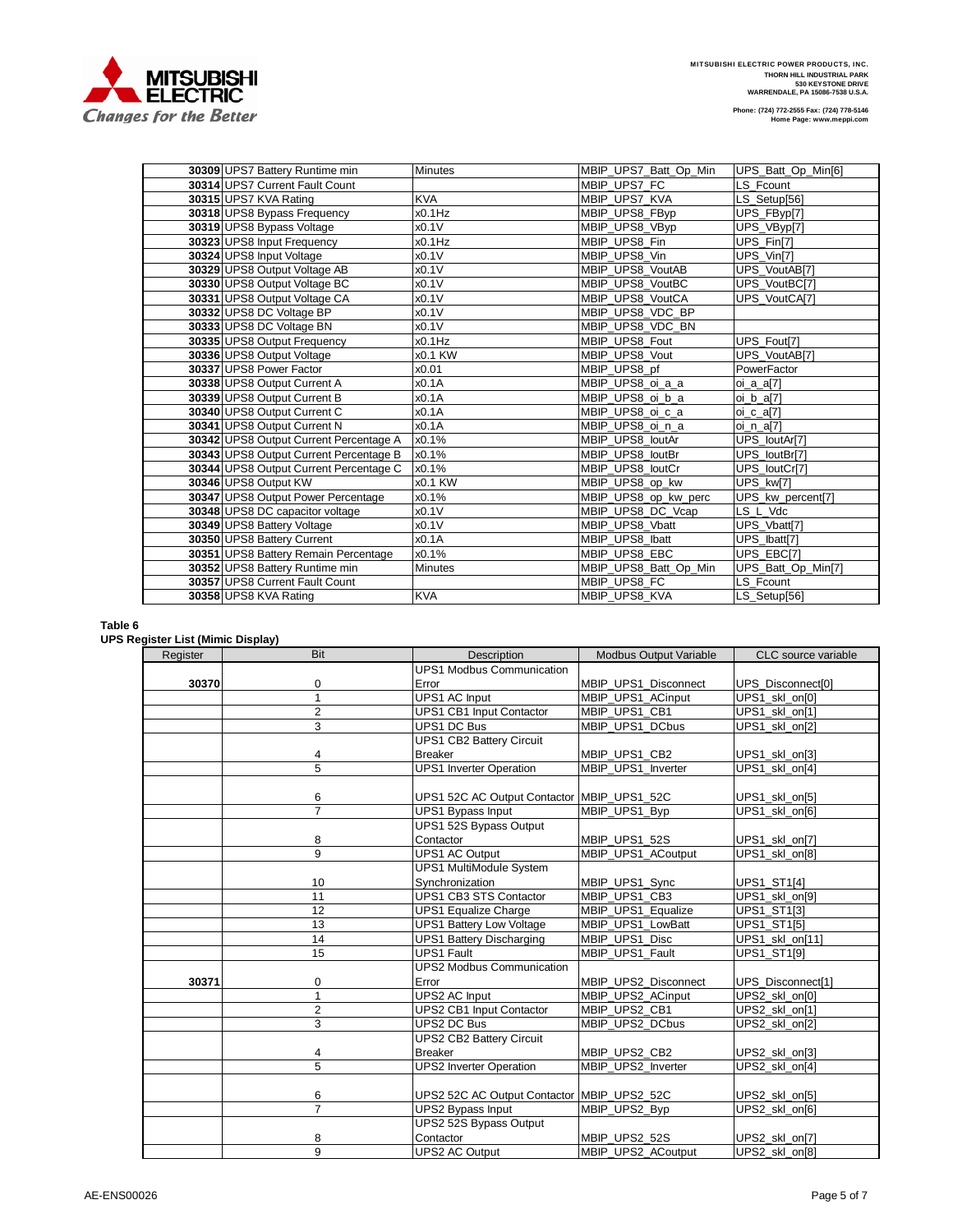

|       |                   | UPS2 MultiModule System                        |                                           |                                     |
|-------|-------------------|------------------------------------------------|-------------------------------------------|-------------------------------------|
|       | 10                | Synchronization                                | MBIP_UPS2_Sync                            | UPS2_ST1[4]                         |
|       | 11                | UPS2 CB3 STS Contactor                         | MBIP_UPS2_CB3                             | UPS2_skl_on[9]                      |
|       | 12                | <b>UPS2 Equalize Charge</b>                    | MBIP_UPS2_Equalize                        | UPS2_ST1[3]                         |
|       | 13                | <b>UPS2 Battery Low Voltage</b>                | MBIP_UPS2_LowBatt                         | UPS2_ST1[5]                         |
|       | 14                | <b>UPS2 Battery Discharging</b>                | MBIP_UPS2_Disc                            | UPS2_skl_on[11]                     |
|       | 15                | <b>UPS2 Fault</b>                              | MBIP_UPS2_Fault                           | UPS2_ST1[9]                         |
|       |                   | <b>UPS3 Modbus Communication</b>               |                                           |                                     |
| 30372 | 0                 | Error                                          | MBIP_UPS3_Disconnect                      | UPS_Disconnect[2]                   |
|       | $\mathbf{1}$      | <b>UPS3 AC Input</b>                           | MBIP_UPS3_ACinput                         | UPS3_skl_on[0]                      |
|       | $\overline{2}$    | <b>UPS3 CB1 Input Contactor</b>                | MBIP UPS3 CB1                             | UPS3_skl_on[1]                      |
|       | 3                 | <b>UPS3 DC Bus</b>                             | MBIP_UPS3_DCbus                           | UPS3_skl_on[2]                      |
|       |                   | <b>UPS3 CB2 Battery Circuit</b>                |                                           |                                     |
|       | 4                 | <b>Breaker</b>                                 | MBIP_UPS3_CB2                             | UPS3_skl_on[3]                      |
|       | 5                 | <b>UPS3</b> Inverter Operation                 | MBIP UPS3 Inverter                        | UPS3_skl_on[4]                      |
|       |                   |                                                |                                           |                                     |
|       | 6                 | UPS3 52C AC Output Contactor MBIP_UPS3_52C     |                                           | UPS3_skl_on[5]                      |
|       | $\overline{7}$    | <b>UPS3 Bypass Input</b>                       | MBIP_UPS3_Byp                             | UPS3_skl_on[6]                      |
|       |                   | UPS3 52S Bypass Output                         |                                           |                                     |
|       | 8                 | Contactor                                      | MBIP_UPS3_52S                             | UPS3_skl_on[7]                      |
|       | 9                 | <b>UPS3 AC Output</b>                          | MBIP_UPS3_ACoutput                        | UPS3_skl_on[8]                      |
|       |                   | <b>UPS3 MultiModule System</b>                 |                                           |                                     |
|       | 10                | Synchronization                                | MBIP_UPS3_Sync                            | UPS3_ST1[4]                         |
|       | 11                | UPS3 CB3 STS Contactor                         | MBIP_UPS3_CB3                             | UPS3_skl_on[9]                      |
|       | 12                | <b>UPS3 Equalize Charge</b>                    | MBIP_UPS3_Equalize                        | UPS3_ST1[3]                         |
|       | 13                | <b>UPS3 Battery Low Voltage</b>                | MBIP_UPS3_LowBatt                         | UPS3_ST1[5]                         |
|       | 14                | <b>UPS3 Battery Discharging</b>                | MBIP_UPS3_Disc                            | UPS3_skl_on[11]                     |
|       | 15                | <b>UPS3 Fault</b>                              | MBIP_UPS3_Fault                           | UPS3_ST1[9]                         |
|       |                   | <b>UPS4 Modbus Communication</b>               |                                           |                                     |
|       |                   | Error                                          |                                           |                                     |
| 30373 | 0<br>$\mathbf{1}$ | <b>UPS4 AC Input</b>                           | MBIP_UPS4_Disconnect<br>MBIP_UPS4_ACinput | UPS_Disconnect[3]<br>UPS4_skl_on[0] |
|       | $\overline{c}$    | UPS4 CB1 Input Contactor                       | MBIP UPS4 CB1                             |                                     |
|       |                   |                                                |                                           | UPS4_skl_on[1]                      |
|       | 3                 | UPS4 DC Bus<br><b>UPS4 CB2 Battery Circuit</b> | MBIP UPS4 DCbus                           | UPS4_skl_on[2]                      |
|       |                   | <b>Breaker</b>                                 |                                           |                                     |
|       | 4<br>5            | <b>UPS4 Inverter Operation</b>                 | MBIP_UPS4_CB2<br>MBIP UPS4 Inverter       | UPS4_skl_on[3]<br>UPS4_skl_on[4]    |
|       |                   |                                                |                                           |                                     |
|       | 6                 | UPS4 52C AC Output Contactor MBIP_UPS4_52C     |                                           |                                     |
|       | $\overline{7}$    |                                                | MBIP_UPS4_Byp                             | UPS4_skl_on[5]<br>UPS4_skl_on[6]    |
|       |                   | UPS4 Bypass Input<br>UPS4 52S Bypass Output    |                                           |                                     |
|       | 8                 | Contactor                                      | MBIP_UPS4_52S                             | UPS4_skl_on[7]                      |
|       | 9                 | UPS4 AC Output                                 | MBIP_UPS4_ACoutput                        | UPS4_skl_on[8]                      |
|       |                   | <b>UPS4 MultiModule System</b>                 |                                           |                                     |
|       |                   | Synchronization                                | MBIP_UPS4_Sync                            |                                     |
|       | 10<br>11          | UPS4 CB3 STS Contactor                         | MBIP UPS4 CB3                             | UPS4_ST1[4]                         |
|       | 12                | <b>UPS4 Equalize Charge</b>                    | MBIP_UPS4_Equalize                        | UPS4_skl_on[9]<br>UPS4_ST1[3]       |
|       | 13                | <b>UPS4 Battery Low Voltage</b>                | MBIP_UPS4_LowBatt                         | UPS4_ST1[5]                         |
|       | 14                | <b>UPS4 Battery Discharging</b>                | MBIP_UPS4_Disc                            | UPS4_skl_on[11]                     |
|       | 15                | <b>UPS4 Fault</b>                              | MBIP_UPS4_Fault                           |                                     |
|       |                   | <b>UPS5 Modbus Communication</b>               |                                           | UPS4_ST1[9]                         |
|       |                   | Error                                          |                                           |                                     |
| 30374 | 0<br>1            | <b>UPS5 AC Input</b>                           | MBIP_UPS5_Disconnect<br>MBIP UPS5 ACinput | UPS_Disconnect[4]                   |
|       |                   | <b>UPS5 CB1 Input Contactor</b>                | MBIP_UPS5_CB1                             | UPS5_skl_on[0]                      |
|       | 2                 |                                                |                                           | UPS5_skl_on[1]                      |
|       | 3                 | UPS5 DC Bus<br><b>UPS5 CB2 Battery Circuit</b> | MBIP UPS5 DCbus                           | UPS5_skl_on[2]                      |
|       |                   |                                                |                                           |                                     |
|       | 4<br>5            | <b>Breaker</b>                                 | MBIP_UPS5_CB2                             | UPS5 skl on[3]                      |
|       |                   | <b>UPS5 Inverter Operation</b>                 | MBIP_UPS5_Inverter                        | UPS5_skl_on[4]                      |
|       |                   |                                                |                                           |                                     |
|       | 6                 | UPS5 52C AC Output Contactor MBIP_UPS5_52C     |                                           | UPS5_skl_on[5]                      |
|       | $\overline{7}$    | <b>UPS5 Bypass Input</b>                       | MBIP_UPS5_Byp                             | UPS5_skl_on[6]                      |
|       |                   | UPS5 52S Bypass Output                         |                                           |                                     |
|       | 8                 | Contactor                                      | MBIP_UPS5_52S                             | UPS5_skl_on[7]                      |